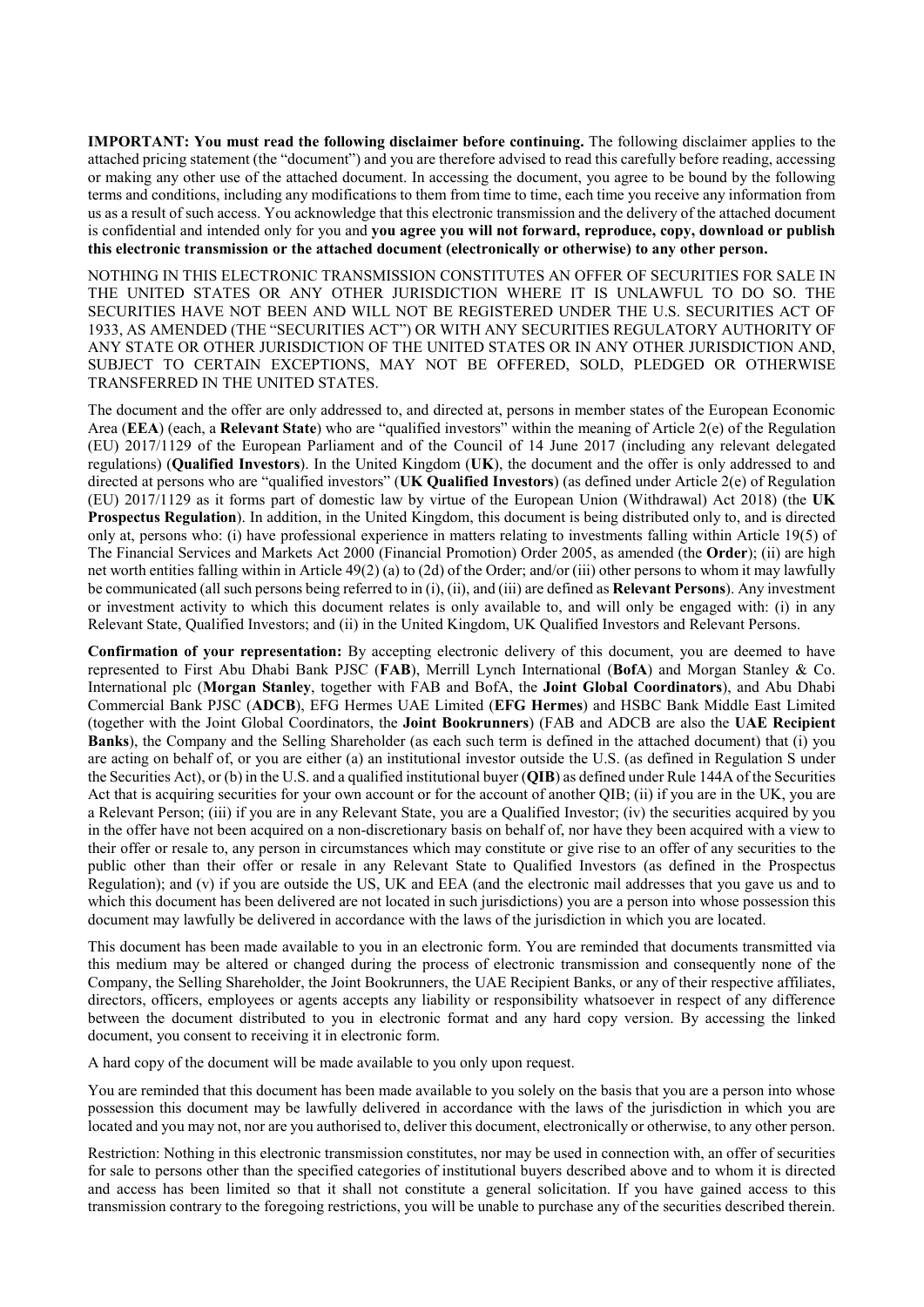None of the Joint Bookrunners, the UAE Recipient Banks or any of their respective subsidiary undertakings, or affiliates, or any of their (or their subsidiary undertakings' or affiliates') respective directors, officers, employees or agents, accepts any responsibility whatsoever for the contents of this document or for any statement made or purported to be made by it, or on its behalf, in connection with the Company or the offer. The Joint Bookrunners, the UAE Recipient Banks and their respective subsidiary undertakings and affiliates and their (or their subsidiary undertakings' or affiliates') respective directors, officers, employees or agents accordingly disclaim, to the fullest extent permitted by applicable law, all and any liability whether arising in tort, contract or otherwise which they might otherwise have in respect of such document or any such statement. No representation or warranty, express or implied, is made by any of the Joint Bookrunners, the UAE Recipient Banks or any of their respective affiliates as to the accuracy, completeness, reasonableness, verification or sufficiency of the information set out in this document.

The Joint Bookrunners and the UAE Recipient Banks are acting exclusively for the Company and the Selling Shareholder and no one else in connection with the offer. They will not regard any other person (whether or not a recipient of this document) as their client in relation to the offer and will not be responsible to anyone other than the Company and the Selling Shareholder for providing the protections afforded to their clients, nor for giving advice in relation to the offer or any transaction or arrangement referred to herein.

**You are responsible for protecting against viruses and other destructive items.** Your receipt of this document via electronic transmission is at your own risk and it is your responsibility to take precautions to ensure that it is free from viruses and other items of a destructive nature.